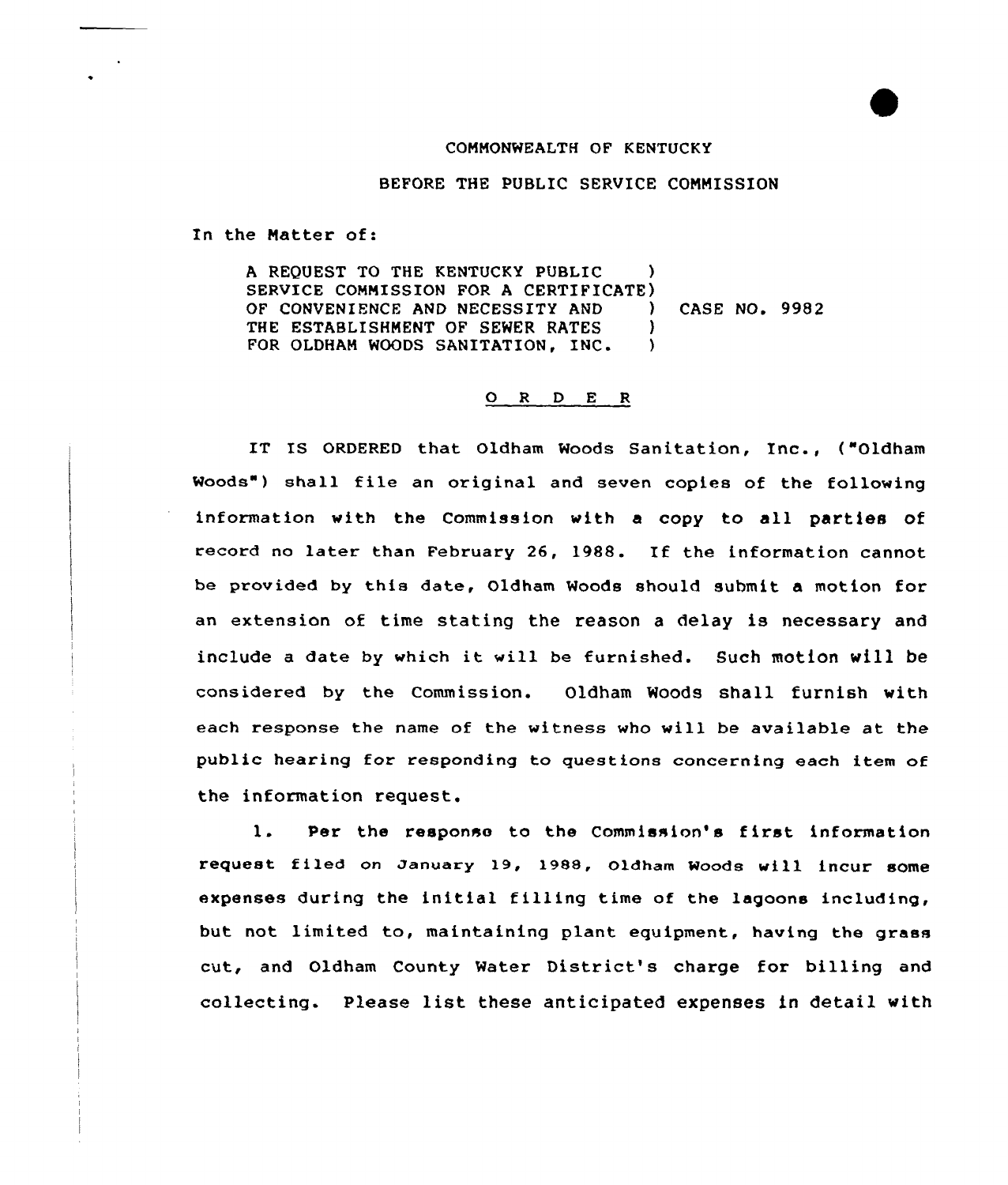an estimated annual cost. In addition, provide the information used to determine the estimated costs.

2. Provide a detailed description of the financing plan for the proposed \$964,283 construction project, including the following:

a) source of funds

 $\sim$   $^{\prime}$ 

- b) anticipated interest rate
- c) bond or loan agreement
- d) period of loan or schedule of bond retirements
- e) amortization schedule

3. How many customers will the proposed \$964,283 plant serve2

4. Provide a balance sheet and other financial data to support Kentucky Engineering Corporation's ("Kentucky Engineering") ability to maintain and operate the facility if the Third Party Agreement is invoked.

5. Provide the legal, equitable or other financial interest Kentucky Engineering has in Oldham Woods treatment plant.

6. Explain why Kentucky Engineering, rather than the mortgagee, should be the representative in the Third Party Agreement.

7. Explain the legal and financial relationship of Kentucky Engineering to the owners of Oldham Woods treatment plant.

8. In case of default, who has liens on Oldham Woods treatment plant?

9. What assurances can Kentucky Engineering provide that it will be financially able to operate the plant in case of default?

 $-2-$